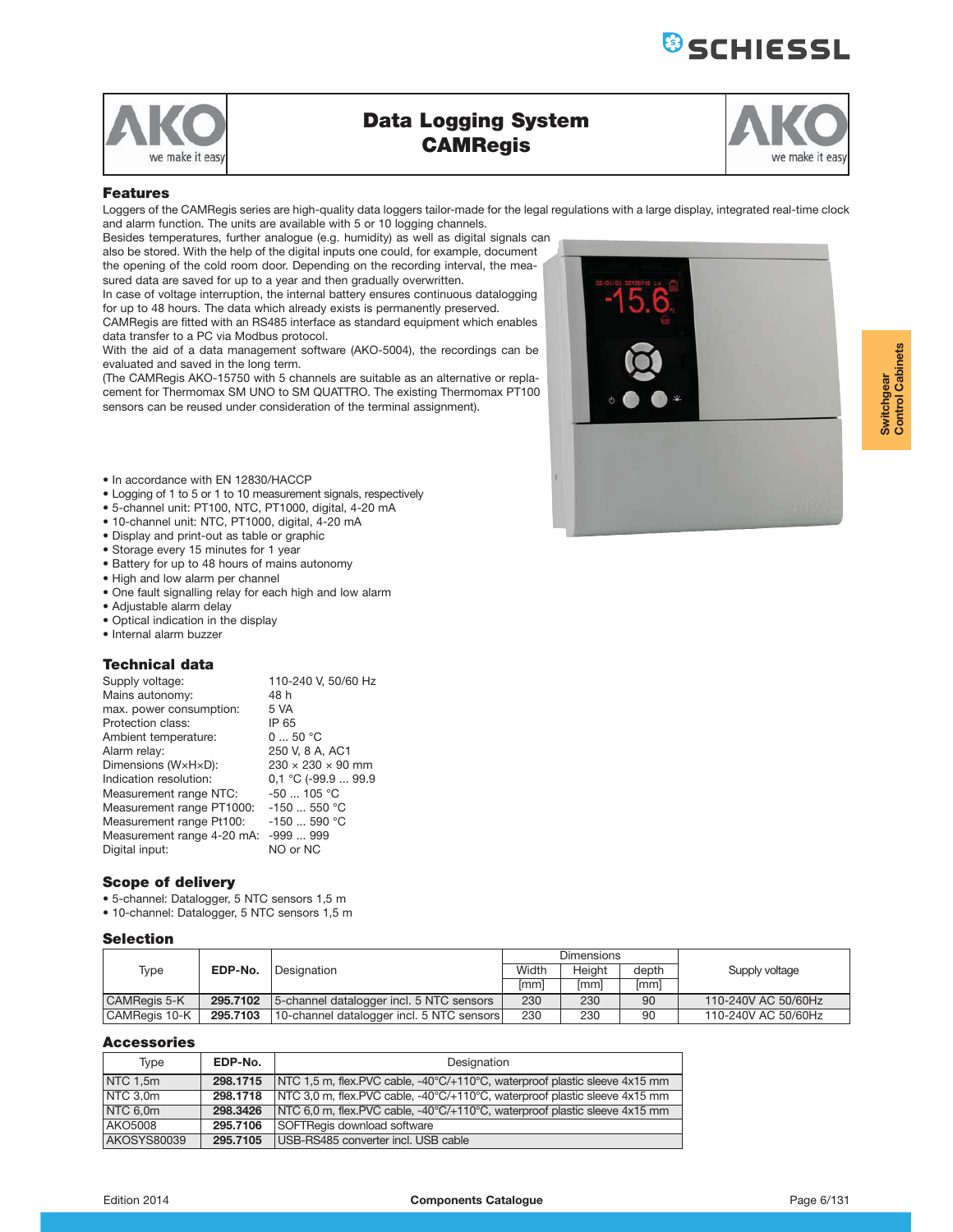**&**SCHIESSL



# **Data Logging and Remote Maintenance Systems AK-SM 350**

Danfoss

## **Features**

The model AK-SM 350 is a data logging and monitoring unit for refrigeration systems in smaller-scale supermarkets.

This unit records temperatures in different refrigeration boxes and cabinets and stores them so that they can later serve as evidence concerning the compliance with official regulations.

In addition, it is possible to enter threshold values which trigger an alarm if exceeded. The alarm message which appears on the display can be forwarded to an external recipient (person with mobile phone or service companies).

The unit is installed at a central location inside the store. Thanks to the clear user interface, the temperature measurements can be

easily followed.

By pressing a few buttons, you can display different temperature trend graphs and in case of an alarm, the cause can be read from the display.

All store employees are able to operate the unit and authorised persons can make settings adjustments after entering a password.

Configuration and setting adjustments can be made via the input field

at the front of the device. For large data volumes

and extensive setting adjustments, it is recommended to us the software AK-ST. The programme is put on a computer.

When multiple units of the model AK-SM 350 need to be programmed with the same settings, the data backup and recovery functions of the programme AK-ST can be of great help.

### **Functions**

The monitoring device can monitor up to 65 measurements.

Possible input types are:

- Up to 16 directly connected sensors or switching functions
- Signals from different cooling controllers of type EKC and AK via network

- Signals from inputs on the extension module(s) m2+ and from gas warning devices. These measurement values are also sent via the network.

- Pulse count function of energy meters
- All set points can be logged and stored in set time intervals.
- The values can be indicated in the display and retrieved by connecting a printer or a PC or modem.

### Advantages

Compact unit for recording temperatures

- Records temperature data (HACCP) for submission to regulatory bodies
- Alarm function
	- Local alarm or via modem/IP
	- Alarm in case of temperature deviations
	- Alarms when doors to cold rooms or frozen food rooms are open
- Texts can be added to the measuring points to describe the measuring range

## **Selection**

| Type               | EDP-No.  | Designation                            | Width          | Height | Depth | Supply voltage       |  |
|--------------------|----------|----------------------------------------|----------------|--------|-------|----------------------|--|
|                    |          |                                        | [mm]           | [mm]   | [mm]  |                      |  |
| <b>AK-SM 350</b>   | 231.0708 | System manager                         | 196 x 253 x 63 | 253    | 63    | 230V AC ±10% 50/60Hz |  |
| <b>Accessories</b> |          |                                        |                |        |       |                      |  |
| Type               | EDP-No.  | Designation                            |                |        |       |                      |  |
| <b>AK-SM 352</b>   | 231.0718 | Cable to PC 3 m (RJ45 - COM interface) |                |        |       |                      |  |

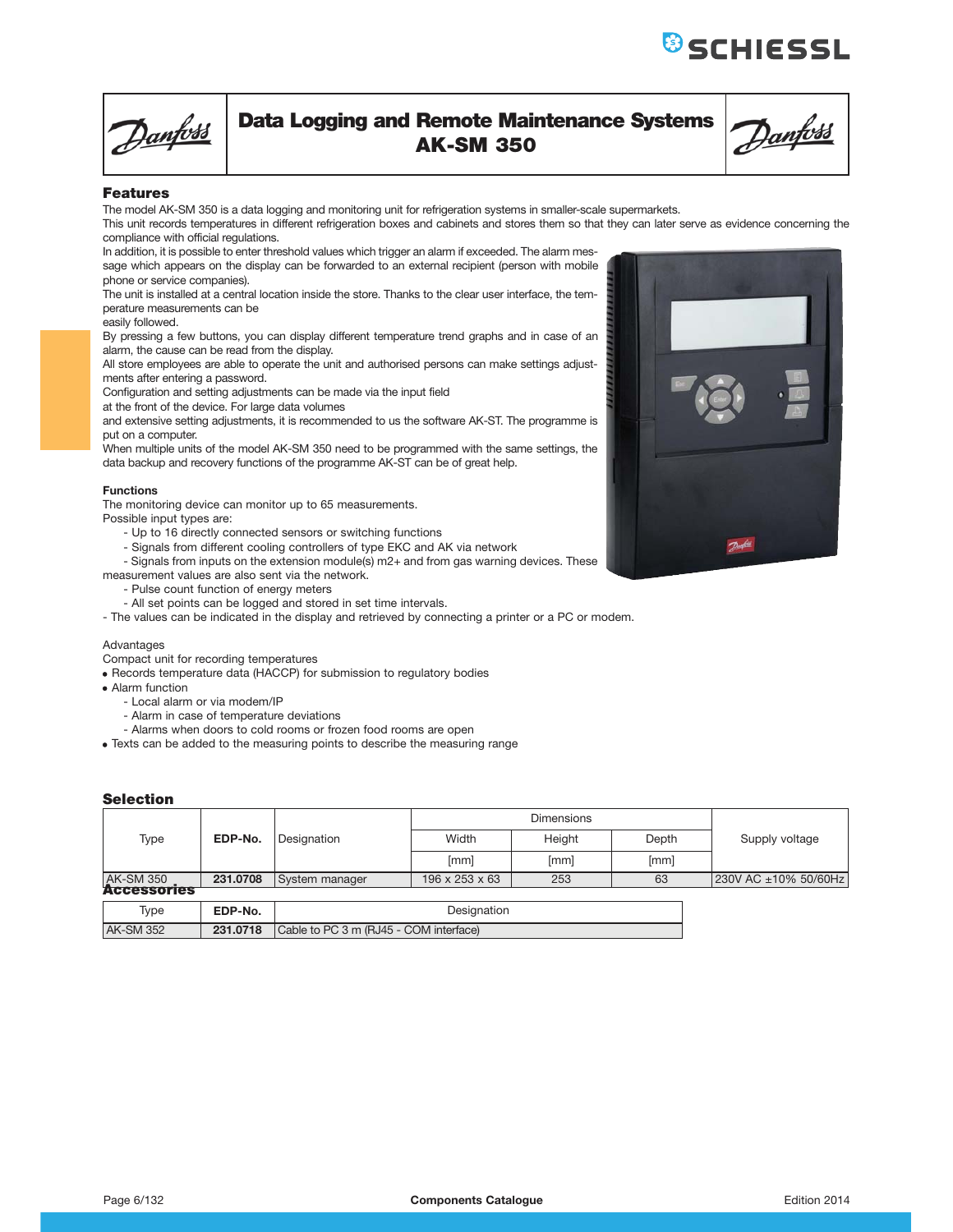

## **Data Logging and Remote Maintenance Systems XWEB 500**



## **Features**

XWEB is a data logging and warning system based on web server technology. A new, modern data logging system compliance of all temperatures according to HACCP. The device complies with the EU regulation 37/2005. The measurement value sensor must not be the control sensor! It is able to communicate with external clients by using Internet websites. The client PC requires merely a standard browser such as Microsoft Internet Explorer®.

The websites with all information are already incorporated in the servers; the Linux operating system ensures maximum efficiency and security.

The server reads, stores and checks all data which come from the Dixell controllers and modules which are con-nected via an RS485 wiring. Communication protocol ModBus-RTU. The XWEB is compatible with most ModBus-RTU devices which are not manufactured by Dixell.

## Direct connection is also possible with a crossover Ethernet network cable.

**Clients (PC'S) can communicate with the server in a number of different ways:**

- Modem: so-called point to point connection, modem to modem;
- Locally via USB cable: Please first install the USB software on the CD-ROM before connecting the enclosed USB cable to the PC.
- Locally via crossover Ethernet cable: A direct Ethernet connection RJ45 with your Ethernet port on the PC.
- Ethernet: In the in-house LAN Ethernet network via RJ45 connection.
- Intranet / Internet: if a static IP address is available, via RJ45 connection.

### **Functions of the XWEB - Management:**

- Data display and logging, register and log alarms of the integrated controllers
- Alarm management can be set by the user: Activate relay or retransmission as a fax, e-mail or text message.
- Interactive commands for integrated controllers.
- Change parameters of the individual controllers.
- Graphical or tabular display and print-out of the recorded data.

## **Connection options**



### **Selection**

| EDP-No.<br>Type |                     |            |         |          |            | Version   |       |                 | <b>Dimensions</b>  |     |      |  |
|-----------------|---------------------|------------|---------|----------|------------|-----------|-------|-----------------|--------------------|-----|------|--|
|                 | Supply vol-<br>tage | DIN-rail   | Display | Analogue | <b>GSM</b> | Measuring | Other |                 | Width Height Depth |     |      |  |
|                 |                     |            |         |          | modem      | modem     | point |                 | [mm]               | [mm | [mm] |  |
| XWEB300D        | 291.3438            | 110/230Vac | ja      | no       | no         | no        | 18    |                 |                    |     |      |  |
| XWEB300D        | 291.3443            | 110/230Vac | ja      | no       | no         | ja        | 18    |                 |                    |     |      |  |
| XWEB500D        | 291.3444            | 110/230Vac | ja      | no       | no         | no        | 36    |                 |                    |     |      |  |
| XWEB500D        | 291.3439            | 110/230Vac | ja      | no       | ja         | no        | 100   |                 |                    |     |      |  |
| XWEB500         | 291.3434            | $230$ Vac  | no      | ja       | ja         | no        | 100   |                 | 210                | 230 | 87   |  |
| XWEB500CRO      | 291.3437            | 230Vac     | no      | ia       | no         | no        | 50    | CRO function 1) | 210                | 230 | 87   |  |

1) Load-dependent setpoint adaptation

|            |          |                   |                    | Version |                        |                     |
|------------|----------|-------------------|--------------------|---------|------------------------|---------------------|
| Type       | EDP-No.  | Relay out-<br>put | Internal<br>memory | CPU     | <b>RS485</b><br>output | Logging<br>interval |
| XWEB300D   | 291.3438 |                   | 24MB               |         | ja                     |                     |
| XWEB300D   | 291.3443 |                   | 24MB               |         | ja                     |                     |
| XWEB500D   | 291.3444 | 3                 | 48MB               | 200MHz  | ja                     | 1 to 60             |
| XWEB500D   | 291.3439 | 3                 | 128MB              |         | ja                     | min.                |
| XWEB500    | 291.3434 | 3                 | <b>128MB</b>       |         | ja                     |                     |
| XWEB500CRO | 291.3437 | 3                 | 128MB              |         | ja                     |                     |

| Type             | EDP-No.  | Designation                                                     |
|------------------|----------|-----------------------------------------------------------------|
| CAB/WEB/NET      | 298.3417 | CAB/WEB/NET cable 3 m, for integration into an Ethernet network |
| CAB/WEB/PC       | 298.3418 | CAB/WEB/PC cable 1 m. for direct connection with a PC           |
| KB1/PRG/CAB/KB11 | 291.3415 | KB1/PRG+CAB/KB11 Hand programming device for addressing         |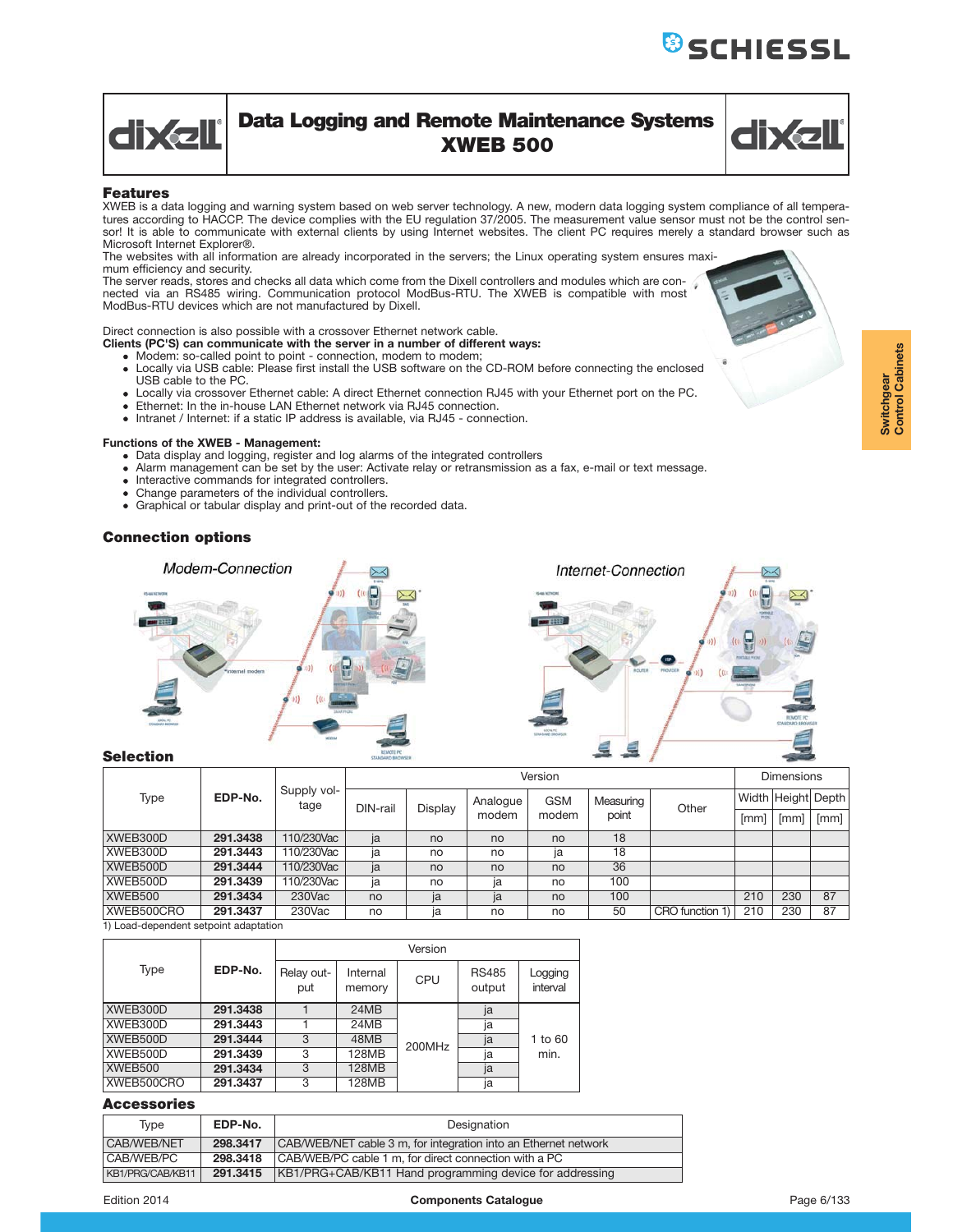

## **Data Logging System Datalogger ECP-Plus 200 Expert DL3**



## **ECP-Plus 200 Expert DL3.**

is a microprocessor-guided datalogger for recording room temperatures. The temperatures are shown on a backlit LCD display. The ECP - Plus 200 Expert DL3 has three NTC sensor inputs for identifying the various room temperatures. Sensor break and sensor short-circuit are indicated on the display.

Furthermore, the datalogger has 3x independent digital input contacts which can be configured accordingly. In the event of an alarm (e.g.: excess temperature), a potential-free alarm relay is switched. The stored values can be shown on the display via the menu navigation, or directly transferred onto an SD memory card. Optionally, you can get the corresponding software from us which is stored on an SD memory card. The date as well as the current time are shown on the display.

Programming of the ECP - Plus 200 Expert DL3 is carried out via the six buttons mounted on the front side.

The ECP-Plus 200 Expert DL3 includes an integrated memory for logging temperature trends and alarms in accordance with HACCP. The data will of course be preserved via the battery in case of a voltage breakdown. Storage of the data can be guaranteed for a period of more than 365 days for a logging interval of 15 min. Please observe that the data should be read out in advance when changing the time or date.

## **Technical data:**

Supply voltage: 230Vac / 1 / 50/60Hz<br>Measurement input: 3 x NTC sensor (3,0 r Measurement range:  $-45$  to<br>Resolution:  $0.1 \degree C$ Resolution: Accuracy class:<br>Storage capacity: Ambient temperature: 0 to +50 °C<br>Storage temperature: -20 to +60 °C Storage temperature:<br>Digital inputs: Digital inputs: 3x configurable<br>Alarm relay: max. 100 W (A) Battery type: Housing: ABS plastic Weight: approx. 2,0 kg Dimensions (WxHxD): 262 x 168 x 97 mm Protection class: IP 65

3 x NTC sensor (3,0 m)<br>-45 to +45  $^{\circ}$ C 49152 entries (after that the memory is overwritten) max. 100 W (AC1)<br>CR 2032



Equipment:

2x recording boards with display and keyboard for control elements 3x NTC sensor 3m silicone Diverse fittings for cable entry

| Type                     | <b>EDP-No.</b> Name |                                                         |
|--------------------------|---------------------|---------------------------------------------------------|
| ECP plus 200E   272.2410 |                     | ECP plus 200 Expert DL3 (3-channel datalogger 230 Volt) |

| Tvpe                 | EDP-No.  | l Name                                    |
|----------------------|----------|-------------------------------------------|
| <b>SPZ-SD-CARD</b>   | 272.2421 | SD memory card incl. readout software     |
| NTC <sub>6,0</sub> m | 298.3426 | Sensor, NTC 6,0m PVC cable (black) 6X15mm |

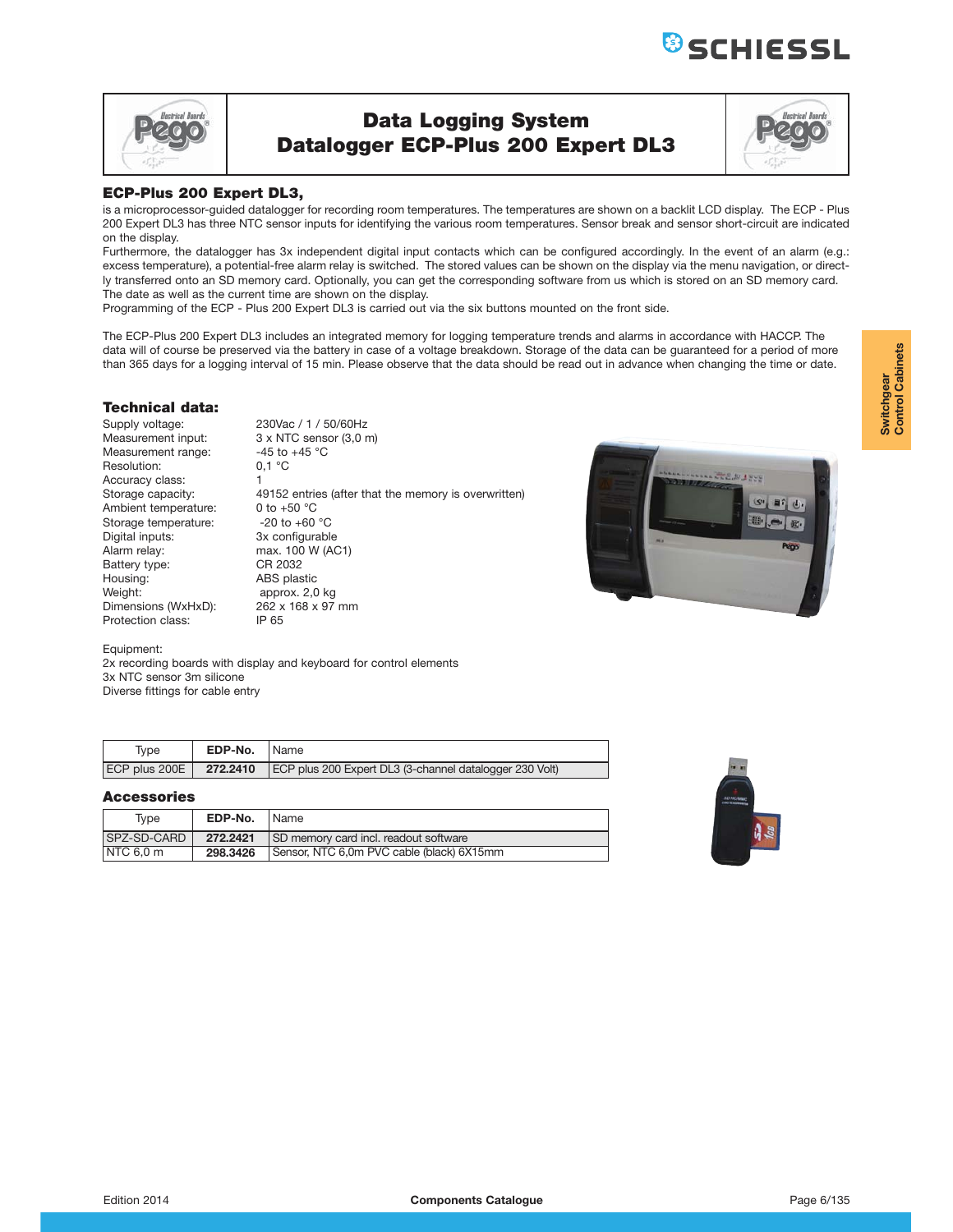

# **Data Logging System Datalogger**

## **testo 174T.**

The mini datalogger for temperature, testo 174T, is the ideal transportation companion. It can be simply added to the goods, e. g. in containers and cold rooms, the datalogger continuously, reliably and unobtrusively monitors the temperature. The free software ComSoft testo174 allows quick programming of the datalogger as well as easy data analysis.

- High data security, even when the battery is empty
- Large measurement data storage
- Waterproof according to IP65
- Compact and robust
- EN12830-compliant
- Alerting via display
- Data transmission to PC via USB interface

## **Technical data:**

| Memory:                           | 16000 measurement values      |
|-----------------------------------|-------------------------------|
| Measuring rage:                   | 1min. 24h (freely adjustable) |
| Display:                          | LCD 1-row                     |
| Storage temperature:              | $-40 + 70$ °C                 |
| Operating temperature: -30 +70 °C |                               |
| Battery type:                     | 2 lithium batteries (CR 2032) |
| Dimensions:                       | 60 x 38 x 18.5 mm             |
| Sensor type:                      | internal NTC                  |
| Measurement range:                | -30  +70 °C                   |
| Accuracy:                         | $\pm 0.5$ °C (-30  +70 °C)    |
| Resolution:                       | 0.1 °C                        |



| Tvpe      | EDP-No.  | Name                                   |
|-----------|----------|----------------------------------------|
| 0572 1560 | 471.9831 | Datalogger Mini testo 174T one channel |
| 572 0561  | 471.9830 | Datalogger, Set Mini testo 174T        |
|           |          |                                        |

No software-CD included in the set because a free software download is possible from the Testo website

## **testo 175-T1,**

Temperature datalogger, 1 channel with int. sensor, incl. wall bracket.

The temperature datalogger testo 175-T1, an ideal companion for goods, ensures continuous documentation of the entire cold chain. All new dataloggers from the testo 175 family have a USB interface as well as an SD card interface which makes reading out data quick and simple. The significantly larger storage capacity and power supply via standard batteries are further advantages of the new products. The proven single-button menu structure which offers absolute operating comfort has of course been kept with the new generation of the dataloggers.

### **Technical data:**

| Memory:                            | 1 million measurement values       |
|------------------------------------|------------------------------------|
| Measurement range:                 | $-35$ $+55$ °C                     |
| Storage temperature:               | $-35$ $+55$ °C                     |
| Operating temperature: -35  +55 °C |                                    |
| Battery type:                      | 3 x AlMn type AAA or Energizer     |
| Service life:                      | 3 years at 15 min. measuring cycle |
| Dimensions:                        | 89 x 53 x 27 mm                    |
| Sensor type:                       | <b>NTC</b>                         |
| Accuracy:                          | $\pm 0.5$ °C (-35  +55 °C)         |
| Resolution:                        | 0.1 °C                             |
| Protection class:                  | IP 65                              |
| Measuring rage:                    | 10 sec - 24 h                      |



| Type      | EDP-No.  | Name                                        |
|-----------|----------|---------------------------------------------|
| 0572 1751 | 471.9834 | Datalogger Kompakt testo 175-T1 one channel |

Three different software versions are available for programming and readout of the dataloggers as well as analysis of the data. Testo offers the matching software solution depending on the requirements. The testo ComSoft Basic 5 with a new graphical user interface offers all basic functions of a standard logger software. Regardless of where the dataloggers are used

– the testo ComSoft Basic 5 makes it easy to both configure and read out the devices, as well as to analyse the data. Special emphasis has been put on userfriendliness and intuitive operation. Further reaching requirements such, as e. g. merging of measurement data which have been generated at different places, are ideally met by the testo ComSoft Professional 4. In the sphere of the pharmaceutical industry on the other hand, there are very special requirements whose fulfilment is ensured by the testo ComSoft CFR21 Part 11.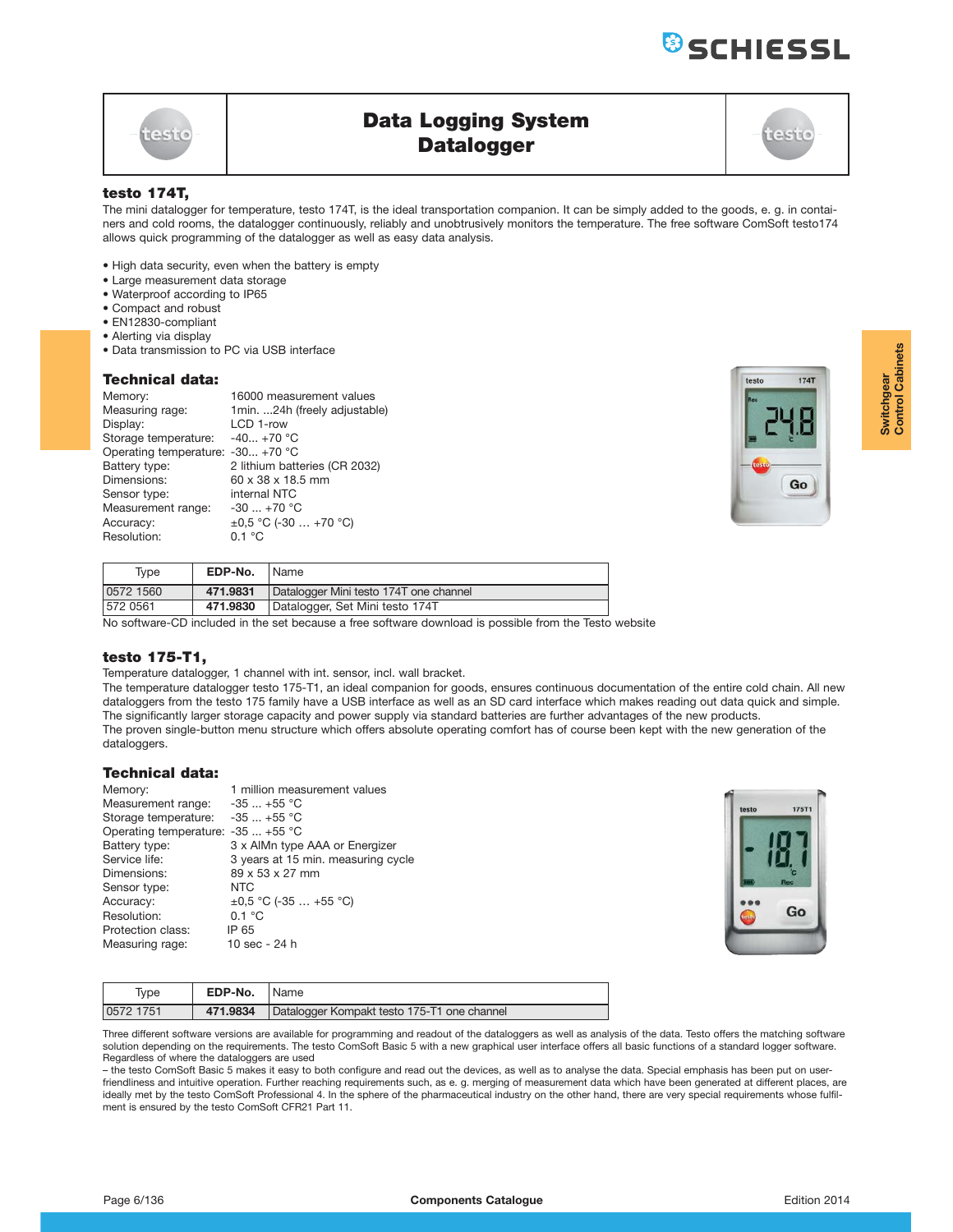# **Data Logging System Datalogger**

## **testo 175-T2**

testo

2-channel temperature-datalogger with internal (NTC) and external sensor connection (NTC)

In addition to monitoring and documenting the air temperature in refrigeration and freezer rooms, the product temperature is often supposed to be logged. The testo 175 T2 has an external sensor input (NTC) which you can use with approved food sensors to measure the core temperature of the product or "between the package" in case of packaged, deep-frozen food. As all Testo dataloggers for use in the food sector, the testo 175 T2 is also tested by the ATP testing facility of TÜV Süd according to DIN EN 12830.

- EN 12830-compliant
- Waterproof according to IP 65
- Integrated USB and SD-card interface for reading out data
- Simultaneous monitoring of air and product temperature
- External sensor input for easy connection of e. g. an approved food sensor for measuring the core temperature

of the product

### **Technical data:**

| Memory:<br>Storage temperature: $-35$ $+55$ °C<br>Operating temperature: -35  +55 °C | 1,000,000 measurement values             |
|--------------------------------------------------------------------------------------|------------------------------------------|
| Dimensions:                                                                          | 89 x 53 x 27 mm                          |
| Sensor type NTC<br>Measurement range:                                                | $-35$ $+55$ °C int.<br>$-40+120$ °C ext. |
| Accuracy:                                                                            | $\pm 0.5$ °C (-35  +55 °C) int.          |
| Resolution:                                                                          | 0.1 °C                                   |

• Please observe that a USB cable is required for programming and reading out the logger. It is not included in the scope of delivery and must be ordered separately if needed (Order-No. 0449 0047).

| Type      | <b>EDP-No.</b> | Name                                                  |
|-----------|----------------|-------------------------------------------------------|
| 0572 1752 | 471.9847       | Data logger w. sensor internal testo 175-T2 2-channel |

| Type      | EDP-No.  | Name                                                 |  |
|-----------|----------|------------------------------------------------------|--|
| 0613.2211 | 471.9706 | Stainless steel NTC food sensor (IP65) with PUR-line |  |
| 0613.1712 | 471.9784 | Precise, robust NTC air sensor                       |  |